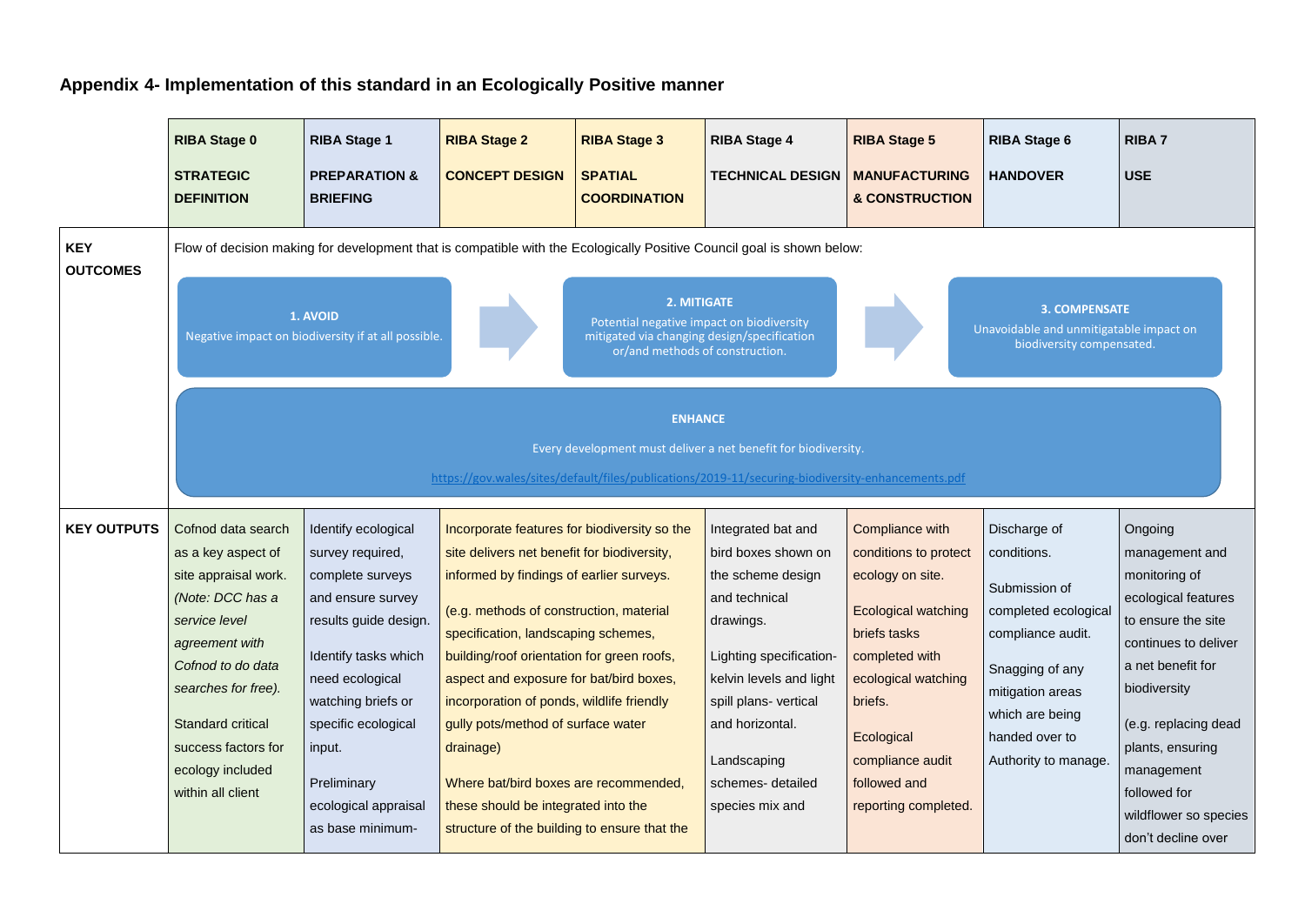|                    | <b>RIBA Stage 0</b>                   | <b>RIBA Stage 1</b>                         | <b>RIBA Stage 2</b>                                                          | <b>RIBA Stage 3</b>                      | <b>RIBA Stage 4</b>           | <b>RIBA Stage 5</b>                               | <b>RIBA Stage 6</b>           | <b>RIBA7</b>                     |
|--------------------|---------------------------------------|---------------------------------------------|------------------------------------------------------------------------------|------------------------------------------|-------------------------------|---------------------------------------------------|-------------------------------|----------------------------------|
|                    | <b>STRATEGIC</b><br><b>DEFINITION</b> | <b>PREPARATION &amp;</b><br><b>BRIEFING</b> | <b>CONCEPT DESIGN</b>                                                        | <b>SPATIAL</b><br><b>COORDINATION</b>    | <b>TECHNICAL DESIGN</b>       | <b>MANUFACTURING</b><br><b>&amp; CONSTRUCTION</b> | <b>HANDOVER</b>               | USE                              |
|                    |                                       |                                             |                                                                              |                                          |                               |                                                   |                               |                                  |
|                    | requirements                          | identifies issues and                       | building provides habitat for wildlife in                                    |                                          | management going              |                                                   | Management plans              | time, replacing                  |
|                    | documentation.                        | need for further<br>surveys                 | perpetuity.                                                                  |                                          | forward.                      |                                                   | finalised and handed<br>over. | bat/bird boxes if they<br>fail). |
|                    |                                       |                                             | (note: ecological enhancement will be                                        |                                          | <b>Material specification</b> |                                                   |                               |                                  |
|                    |                                       | (note: be aware of                          | bespoke for each development as will be in                                   |                                          | e.g. low nutrient top         |                                                   |                               |                                  |
|                    |                                       | time constraints                            | response to survey findings and thus be                                      |                                          | soil for wildflower           |                                                   |                               |                                  |
|                    |                                       | related to species-                         | tailored to site)                                                            |                                          | meadow creation.              |                                                   |                               |                                  |
|                    |                                       | some surveys can                            |                                                                              |                                          | Ecological compliance         |                                                   |                               |                                  |
|                    |                                       | only can done at<br>certain times of year.  |                                                                              |                                          | audit devised.                |                                                   |                               |                                  |
|                    |                                       | A survey calendar                           |                                                                              |                                          | Maximise benefits for         |                                                   |                               |                                  |
|                    |                                       | can be provided)                            |                                                                              |                                          | biodiversity from SUD         |                                                   |                               |                                  |
|                    |                                       |                                             |                                                                              |                                          | schemes.                      |                                                   |                               |                                  |
|                    |                                       |                                             |                                                                              |                                          |                               |                                                   |                               |                                  |
|                    |                                       |                                             |                                                                              |                                          | Development of a              |                                                   |                               |                                  |
|                    |                                       |                                             |                                                                              |                                          | costed Section 106            |                                                   |                               |                                  |
|                    |                                       |                                             |                                                                              |                                          | agreement.                    |                                                   |                               |                                  |
| <b>EXAMPLES OF</b> | Site selection /                      | <b>Building placement/</b>                  | <b>Material selection</b>                                                    |                                          | Building design/              | <b>Construction period</b>                        | Post construction             | <u>In use</u>                    |
| <b>ECOLOGICAL</b>  | appraisal                             | orientation/                                |                                                                              |                                          | specification                 |                                                   |                               |                                  |
| <b>CONSIDERATI</b> |                                       | configuration/                              |                                                                              | Ecological stress testing on options and |                               | Ecological                                        | Monitoring and<br>$\bullet$   | Management of                    |
| <b>ONS BASED</b>   | Ecological                            | massing                                     | choices.                                                                     |                                          | Ecology                       | protection and                                    | management of                 | ecological assets                |
| <b>ON RIBA</b>     | Surveys-type,                         |                                             | Bitumen 1F felt to be used as roofing                                        |                                          | enhancing                     | mitigation in                                     | ecological                    | retained/created.                |
| <b>STAGE CORE</b>  | timing, done early                    | Ecological                                  | membrane not breathable roofing                                              |                                          | measures.                     | place prior to                                    | mitigation,                   | Ecological                       |
| <b>TASKS/CORE</b>  | <b>Retaining and</b>                  | Surveys-type,                               | membrane – the new 'bat safe'                                                |                                          | <b>Retaining existing</b>     | enabling works,                                   | compensation                  | monitoring.                      |
| <b>STATUTORY</b>   | integrating                           | timing, done                                |                                                                              | breathable membrane has limited test     | ecological assets.            | where required                                    | and                           |                                  |
| <b>PROCESSES</b>   | existing                              | early.                                      |                                                                              | data and should be avoided for the time  | Integrated bee,               | (e.g. root                                        | enhancement.                  |                                  |
| (note: list not    | ecological assets<br>into the design  | Retaining existing                          | being while the BCT review the                                               |                                          | bird and bat                  | protection areas<br>and Great                     | Section 106<br>$\bullet$      |                                  |
| exhaustive)        |                                       | ecological assets<br>(e.g. hedgerow,        | available data. This applies to sites<br>where bats are already roosting, or |                                          | boxes.                        |                                                   | payments for                  |                                  |
|                    |                                       |                                             |                                                                              |                                          |                               |                                                   |                               |                                  |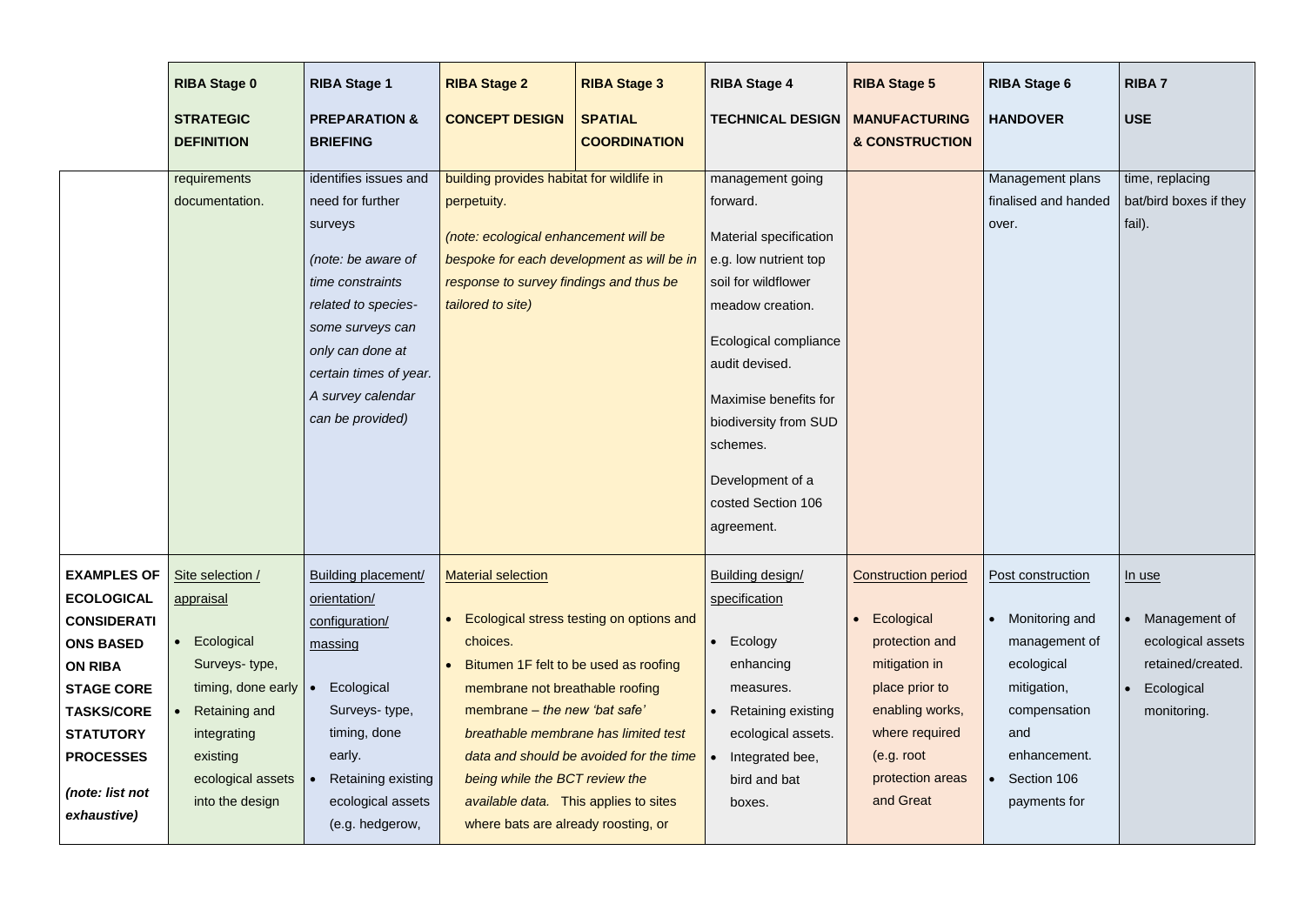| <b>RIBA Stage 0</b>                                                                                               | <b>RIBA Stage 1</b>                                                                                                                                                                                                                                                                                     | <b>RIBA Stage 2</b>                                                                        |                                                                                                                                                                                                                                                                                                                                                                                                                                                                                                                                                                                                                                               | <b>RIBA Stage 3</b>                                                                                                                                               | <b>RIBA Stage 4</b>                                                                                                                                                                                                                                                                                                                                                                                                                                                                                                                                                                 | <b>RIBA Stage 5</b>                                                                                                                 |
|-------------------------------------------------------------------------------------------------------------------|---------------------------------------------------------------------------------------------------------------------------------------------------------------------------------------------------------------------------------------------------------------------------------------------------------|--------------------------------------------------------------------------------------------|-----------------------------------------------------------------------------------------------------------------------------------------------------------------------------------------------------------------------------------------------------------------------------------------------------------------------------------------------------------------------------------------------------------------------------------------------------------------------------------------------------------------------------------------------------------------------------------------------------------------------------------------------|-------------------------------------------------------------------------------------------------------------------------------------------------------------------|-------------------------------------------------------------------------------------------------------------------------------------------------------------------------------------------------------------------------------------------------------------------------------------------------------------------------------------------------------------------------------------------------------------------------------------------------------------------------------------------------------------------------------------------------------------------------------------|-------------------------------------------------------------------------------------------------------------------------------------|
| <b>STRATEGIC</b><br><b>DEFINITION</b>                                                                             | <b>PREPARATION &amp;</b><br><b>BRIEFING</b>                                                                                                                                                                                                                                                             |                                                                                            | <b>CONCEPT DESIGN</b>                                                                                                                                                                                                                                                                                                                                                                                                                                                                                                                                                                                                                         | <b>SPATIAL</b><br><b>COORDINATION</b>                                                                                                                             | <b>TECHNICAL DESIGN</b>                                                                                                                                                                                                                                                                                                                                                                                                                                                                                                                                                             | <b>MANUFACTURING</b><br><b>&amp; CONSTRUCTION</b>                                                                                   |
| orientation/<br>configuration/<br>massing<br>Ecological<br>early.<br><b>Size</b><br>$\bullet$<br>richness<br>site | <b>Building placement/</b><br>trees etc.).<br>Surveys-type,<br>timing, done<br><b>Retaining existing</b><br>ecological assets.<br>Landscape design<br><b>Retaining existing</b><br>ecological assets<br><b>Habitat creation</b><br>with high species<br>Incorporation of<br>tree canopy<br>cover-20% of | specialist habitat,<br>native providence<br>structure.<br>grass-fill/)<br>Landscape design | have the potential to roost. If design<br>includes the use BRMs, then design<br>team should ensure that these do not<br>design, or degradation of the building<br><b>Mechanical and Electrical specification</b><br>Lighting output- ecological stress<br>testing on options and choices – see<br><b>AONB Dark Skies lighting</b><br>Ventilation output- ecological stress<br>testing on options and choices.<br>Drainage and water management<br><b>Grass parking grids</b><br>(https://www.ecodeck.biz/ecopark-<br>Rain water harvesting systems<br>Drain ladders/frog ramps<br>Incorporate native plants in the<br>as habitat for wildlife | become accessible to bats through poor<br>Use of ecologically enhancing features<br>for SUDs- swales or balancing ponds<br>landscaping design, which are of value | Green walls/green<br>screens/green<br>roofs for bins or<br>cycle stores.<br><b>Material selection</b><br><b>Ecological stress</b><br>testing on options<br>and choices.<br>Bitumen 1F felt to<br>$\bullet$<br>be used as roofing<br>membrane not<br>breathable roofing<br>membrane $-$ the<br>new 'bat safe'<br>breathable<br>membrane has<br>limited test data<br>and should be<br>avoided for the<br>time being while<br>the BCT review<br>the available data.<br>This applies to<br>sites where bats<br>are already<br>roosting, or have<br>the potential to<br>roost. If design | <b>Crested Newt</b><br>fencing).<br>Ecological<br><b>Compliance Audit</b><br>followed and<br>updated<br>throughout<br>construction. |

| <b>RIBA Stage 6</b>          | <b>RIBA7</b> |
|------------------------------|--------------|
| <b>HANDOVER</b>              | <b>USE</b>   |
| management in<br>perpetuity. |              |
|                              |              |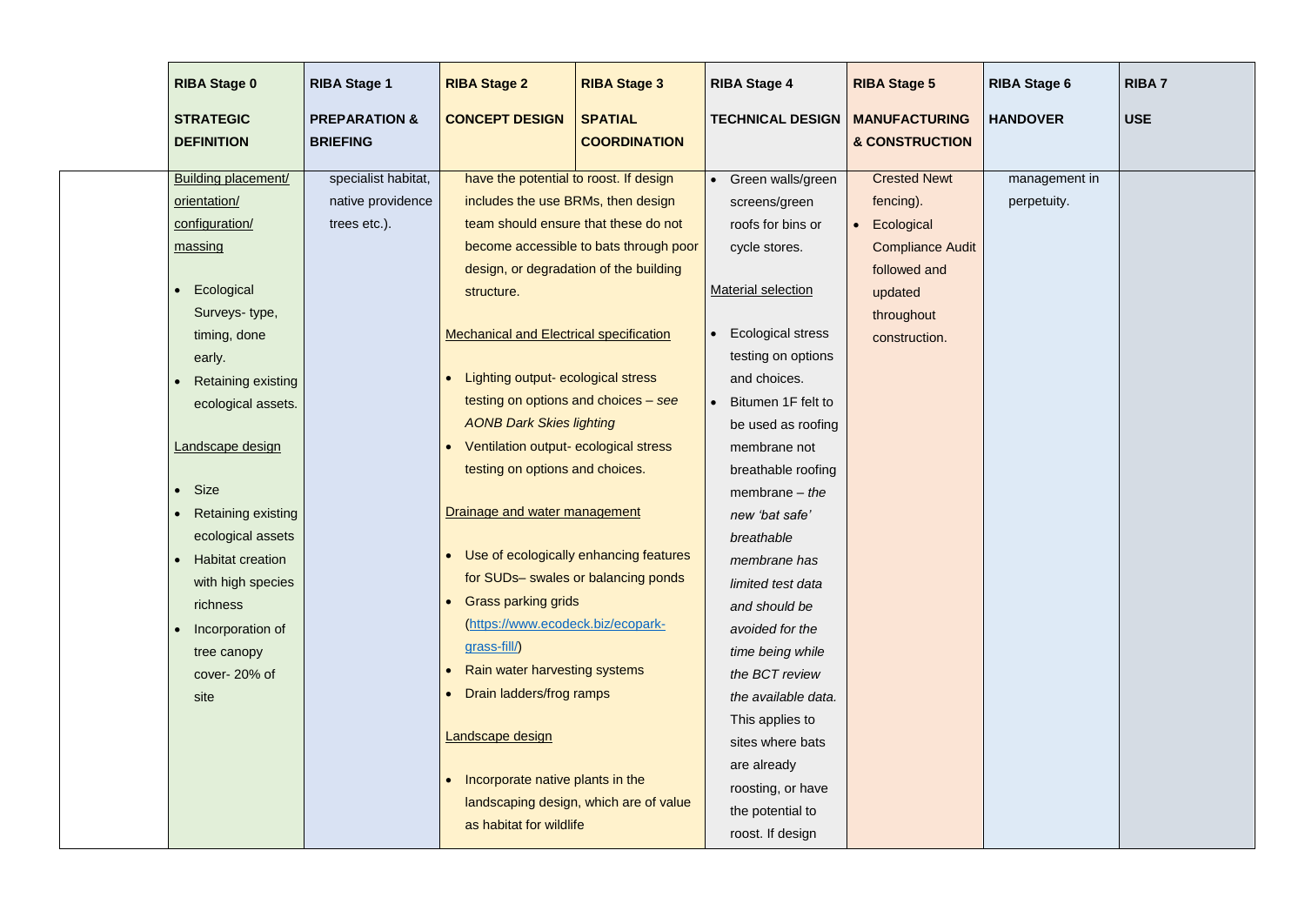| <b>RIBA Stage 0</b>                   | <b>RIBA Stage 1</b>                         | <b>RIBA Stage 2</b>                                                                                                                                                                                                                                                                                                                                                                                        | <b>RIBA Stage 3</b>                                                                                                                                                 | <b>RIBA Stage 4</b>                                                                                                                                                                                                                                                                                                                                                                                                                                                                                                           | <b>RIBA Stage 5</b>                    | <b>RIBA Stage 6</b> | <b>RIBA7</b> |
|---------------------------------------|---------------------------------------------|------------------------------------------------------------------------------------------------------------------------------------------------------------------------------------------------------------------------------------------------------------------------------------------------------------------------------------------------------------------------------------------------------------|---------------------------------------------------------------------------------------------------------------------------------------------------------------------|-------------------------------------------------------------------------------------------------------------------------------------------------------------------------------------------------------------------------------------------------------------------------------------------------------------------------------------------------------------------------------------------------------------------------------------------------------------------------------------------------------------------------------|----------------------------------------|---------------------|--------------|
| <b>STRATEGIC</b><br><b>DEFINITION</b> | <b>PREPARATION &amp;</b><br><b>BRIEFING</b> | <b>CONCEPT DESIGN</b>                                                                                                                                                                                                                                                                                                                                                                                      | <b>SPATIAL</b><br><b>COORDINATION</b>                                                                                                                               | <b>TECHNICAL DESIGN</b>                                                                                                                                                                                                                                                                                                                                                                                                                                                                                                       | <b>MANUFACTURING</b><br>& CONSTRUCTION | <b>HANDOVER</b>     | <b>USE</b>   |
|                                       |                                             | $\bullet$<br>(minimum of 7 species in each 30m<br>length) which provide shelter and<br>foraging opportunities for wildlife,<br>instead of metal or wooden fencing.<br>$\bullet$<br>not possible<br>• Use subsoil and grow wildflower<br>meadows along car parks or bunds<br>• Native and appropriate street trees<br><b>Post construction</b><br>Monitoring and management of<br>$\bullet$<br>enhancement. | The use of native species rich hedging<br>Hedgehog friendly gravel boards/fence<br>holes to be included where hedging is<br>ecological mitigation, compensation and | includes the use<br>BRMs, then<br>design team<br>should ensure that<br>these do not<br>become<br>accessible to bats<br>through poor<br>design, or<br>degradation of the<br>building structure.<br>Mechanical and<br><b>Electrical specification</b><br>Lighting output-<br>$\bullet$<br>ecological stress<br>testing on options<br>and choices - see<br><b>AONB Dark Skies</b><br>lighting<br>Ventilation output-<br>$\bullet$<br>ecological stress<br>testing on options<br>and choices.<br>Drainage and water<br>management |                                        |                     |              |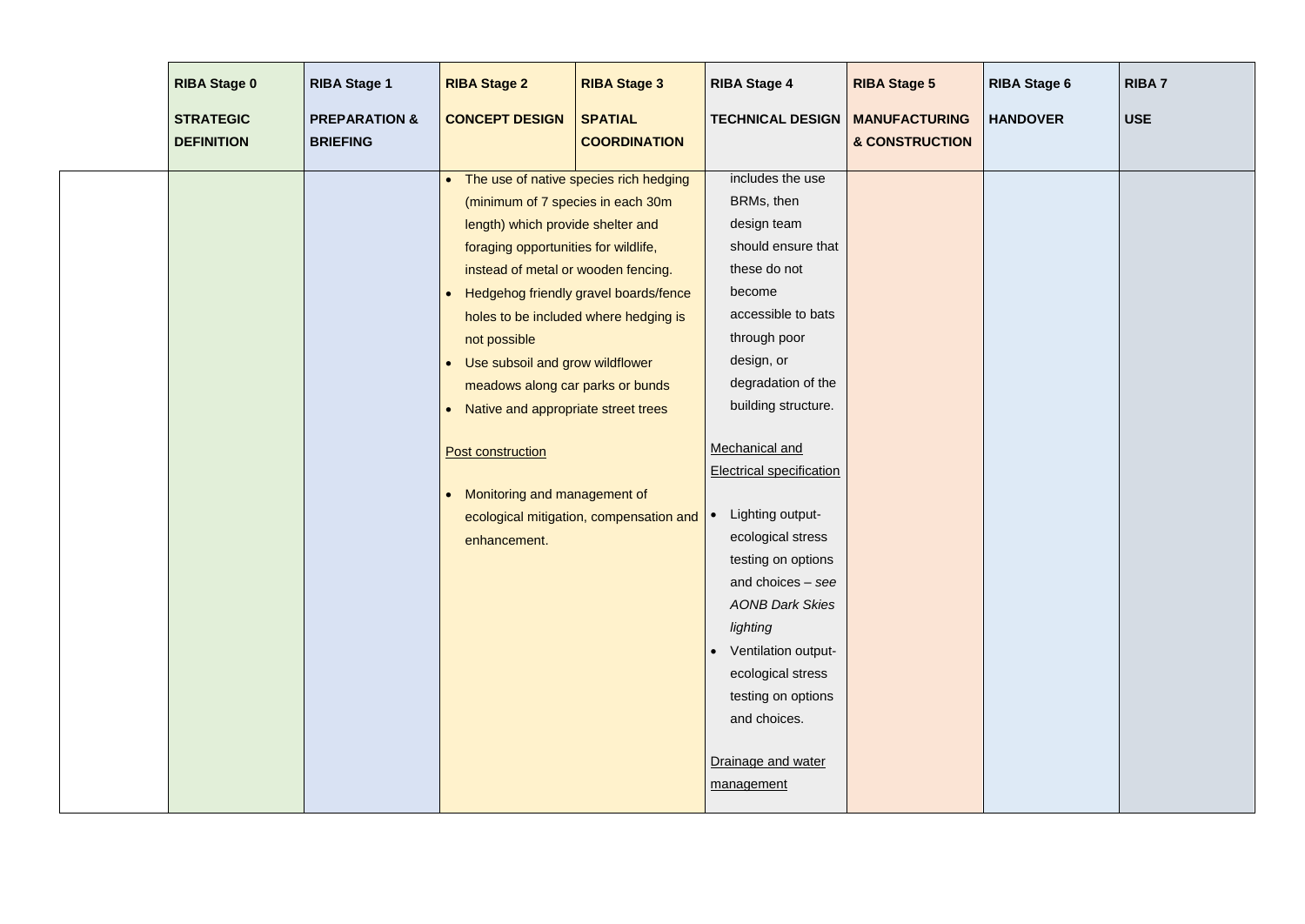| <b>RIBA Stage 0</b><br><b>STRATEGIC</b><br><b>DEFINITION</b> | <b>RIBA Stage 1</b><br><b>PREPARATION &amp;</b><br><b>BRIEFING</b> | <b>RIBA Stage 2</b><br><b>CONCEPT DESIGN</b> | <b>RIBA Stage 3</b><br><b>SPATIAL</b><br><b>COORDINATION</b> | <b>RIBA Stage 4</b><br><b>TECHNICAL DESIGN   MANUFACTURING</b>                                                                                                                                                                                                                                                                                                                                                                                                                                                                                                                           | <b>RIBA Stage 5</b><br>& CONSTRUCTION | <b>RIBA Stage 6</b><br><b>HANDOVER</b> | <b>RIBA7</b><br><b>USE</b> |
|--------------------------------------------------------------|--------------------------------------------------------------------|----------------------------------------------|--------------------------------------------------------------|------------------------------------------------------------------------------------------------------------------------------------------------------------------------------------------------------------------------------------------------------------------------------------------------------------------------------------------------------------------------------------------------------------------------------------------------------------------------------------------------------------------------------------------------------------------------------------------|---------------------------------------|----------------------------------------|----------------------------|
|                                                              |                                                                    |                                              |                                                              | Use of ecologically<br>$\bullet$<br>enhancing<br>features for<br>SUDs- swales or<br>balancing ponds<br><b>Grass parking</b><br>$\bullet$<br>grids<br>(https://www.ecod<br>eck.biz/ecopark-<br>grass-fill/)<br>Rain water<br>$\bullet$<br>harvesting<br>systems<br>Drain ladders/frog<br>$\bullet$<br>ramps<br>Landscape design<br>Incorporate native<br>$\bullet$<br>plants in the<br>landscaping<br>design, which are<br>of value as habitat<br>for wildlife<br>The use of native<br>$\bullet$<br>species rich<br>hedging which<br>provide shelter<br>and foraging<br>opportunities for |                                       |                                        |                            |